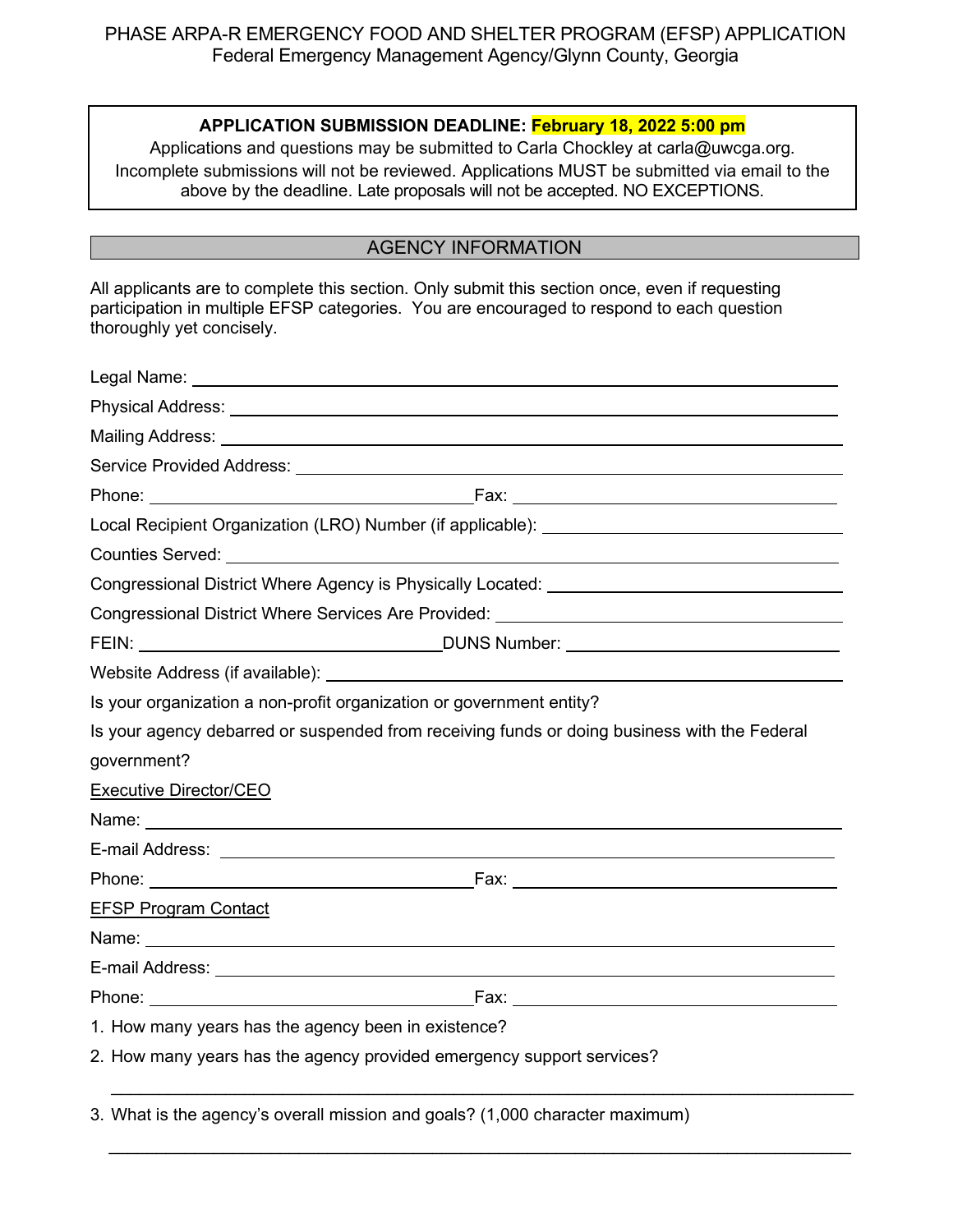$\_$  , and the set of the set of the set of the set of the set of the set of the set of the set of the set of the set of the set of the set of the set of the set of the set of the set of the set of the set of the set of th

 $\_$  , and the set of the set of the set of the set of the set of the set of the set of the set of the set of the set of the set of the set of the set of the set of the set of the set of the set of the set of the set of th

\_\_\_\_\_\_\_\_\_\_\_\_\_\_\_\_\_\_\_\_\_\_\_\_\_\_\_\_\_\_\_\_\_\_\_\_\_\_\_\_\_\_\_\_\_\_\_\_\_\_\_\_\_\_\_\_\_\_\_\_\_\_\_\_\_\_\_\_\_\_\_\_\_\_\_\_\_\_

 $\_$  , and the set of the set of the set of the set of the set of the set of the set of the set of the set of the set of the set of the set of the set of the set of the set of the set of the set of the set of the set of th

- 4. Briefly describe services the agency provides to the community. (1,000 character maximum)
- 5. If applying for the categories Mass Shelter, Other Shelter, Rent/Mortgage and Utility Payments, are you a member of the Glynn County Homeless Coalition?

Yes \_\_\_\_\_\_\_ No \_\_\_\_\_\_\_ N/A \_\_\_\_\_\_

If no, indicate why not? (500 character maximum)

6. ClientTrack was created to avoid duplication of services provided to an individual by multiple agencies. EFSP required immediate entry of client data at the time of services and prior to the issuance of any funds.

Is the agency an active user of ClientTRACK?

Yes No No

If no, explain why not? (500 character maximum)

Does the agency utilize ClientTRACK beyond EFSP?

Yes No  $\blacksquare$ 

If no, explain why not? (500 character maximum)

7. How does the agency provide services to people with disabilities, including those who require reasonable accommodation as required by the Americans with Disabilities Act (ADA)? *(For example, describe the agency's policies and procedures to assist clients who require a Sign Language Interpreter, assistance in filling out forms, wheelchair accessibility, and/or accessibility for service animals in the proposed EFSP-funded program services locations.) (250 character maximum)*

## REQUEST FOR FUNDING

 $\_$  , and the set of the set of the set of the set of the set of the set of the set of the set of the set of the set of the set of the set of the set of the set of the set of the set of the set of the set of the set of th

|              | <b>CATEGORY</b>                           | UNITS OF SERVICE | <b>UNIT COST</b> | <b>TOTAL REQUEST</b> |
|--------------|-------------------------------------------|------------------|------------------|----------------------|
| A            | <b>Served Meals</b>                       |                  |                  |                      |
| B            | <b>Other Food</b>                         |                  |                  |                      |
| $\mathsf{C}$ | <b>Mass Shelter</b>                       |                  |                  |                      |
| D            | <b>Other Shelter</b>                      |                  |                  |                      |
| E            | Rent/Mortgages                            |                  |                  |                      |
| F            | <b>Utility Payments</b>                   |                  |                  |                      |
| G            | <b>Total Request</b><br>(Add A through F) |                  |                  |                      |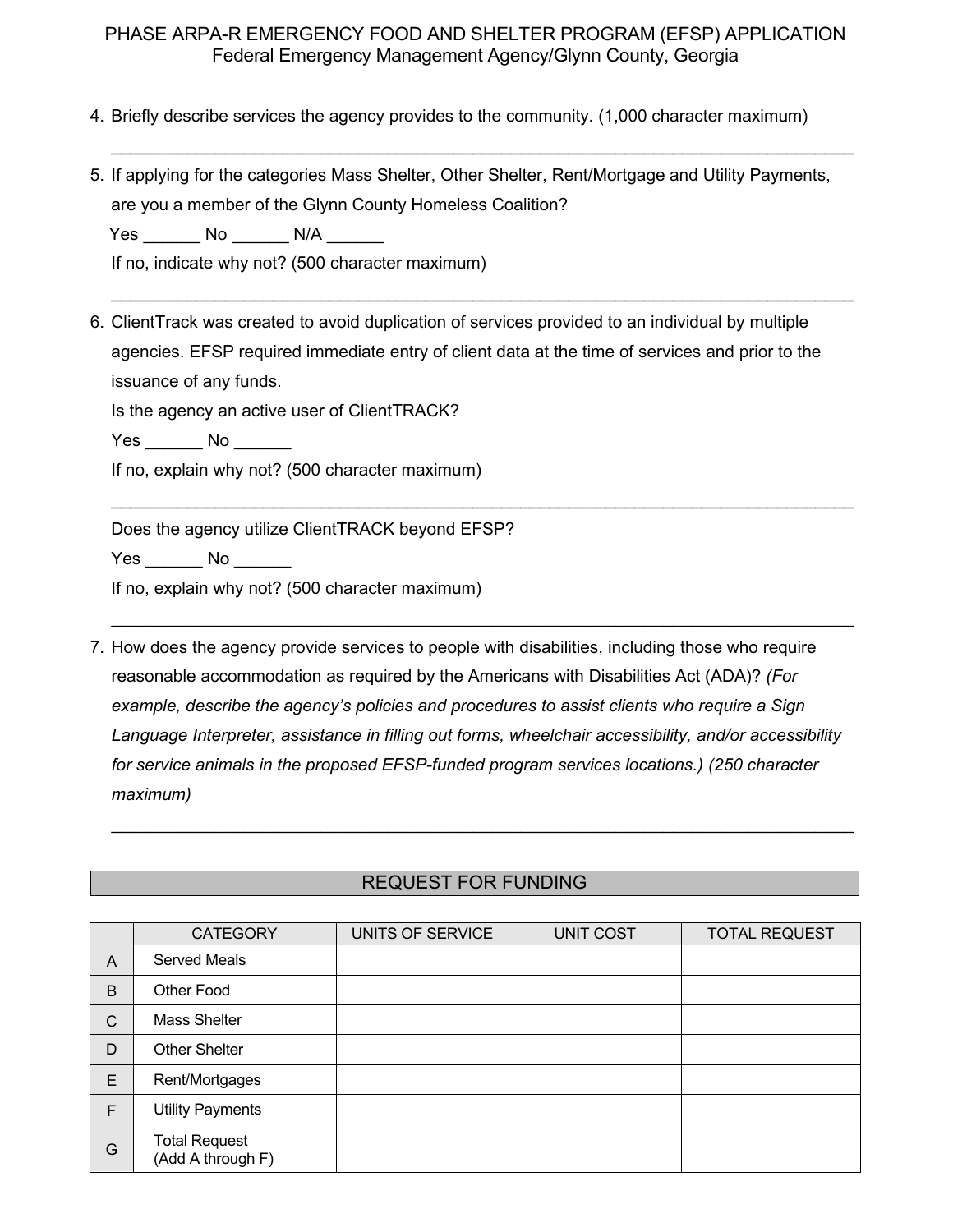## EFSP FUNDING HISTORY **EFSP**

1. Has your agency ever received EFSP funding?

Yes No No

If your agency has received funding, provide the following information for the past two phases. \*This amount should reflect any approved redistribution of funds.

|                      |                                                  | Phase                           |                                                  |                                                         |                                                  | Phase                                  |                                                  |                                                                   |
|----------------------|--------------------------------------------------|---------------------------------|--------------------------------------------------|---------------------------------------------------------|--------------------------------------------------|----------------------------------------|--------------------------------------------------|-------------------------------------------------------------------|
| Funding<br>Category  | Amount<br>of EFSP<br><b>Funding</b><br>requested | Units of<br>service<br>proposed | Amount of<br><b>EFSP</b><br>funding<br>received* | Units of<br>service<br>provided<br>with EFSP<br>funding | Amount of<br><b>EFSP</b><br>Funding<br>requested | Units of<br>service<br>you<br>proposed | Amount of<br><b>EFSP</b><br>funding<br>received* | Units of<br>service<br>provided<br>with<br><b>EFSP</b><br>funding |
| <b>Served Meals</b>  |                                                  |                                 |                                                  |                                                         |                                                  |                                        |                                                  |                                                                   |
| <b>Other Food</b>    |                                                  |                                 |                                                  |                                                         |                                                  |                                        |                                                  |                                                                   |
| Mass Shelter         |                                                  |                                 |                                                  |                                                         |                                                  |                                        |                                                  |                                                                   |
| <b>Other Shelter</b> |                                                  |                                 |                                                  |                                                         |                                                  |                                        |                                                  |                                                                   |
| Rent/Mortgage        |                                                  |                                 |                                                  |                                                         |                                                  |                                        |                                                  |                                                                   |
| Utility              |                                                  |                                 |                                                  |                                                         |                                                  |                                        |                                                  |                                                                   |
| Total                |                                                  |                                 |                                                  |                                                         |                                                  |                                        |                                                  |                                                                   |

2. Did your agency have any EFSP compliance issues that required the agency to return used funds?

\_\_\_\_\_\_\_\_\_\_\_\_\_\_\_\_\_\_\_\_\_\_\_\_\_\_\_\_\_\_\_\_\_\_\_\_\_\_\_\_\_\_\_\_\_\_\_\_\_\_\_\_\_\_\_\_\_\_\_\_\_\_\_\_\_\_\_\_\_\_\_\_\_\_\_\_\_\_\_\_

Yes \_\_\_\_\_ No \_\_\_\_\_\_\_ N/A \_\_\_\_\_\_

If yes, how much? \_\_\_\_\_\_\_\_\_\_\_\_\_\_\_\_\_

Explain: (500 character maximum)

#### 3. Did the agency voluntarily return unused funds?

Yes \_\_\_\_\_\_\_ No \_\_\_\_\_\_\_ N/A \_\_\_\_\_\_

If yes, how much?

Explain: (500 character maximum)

4. Are you aware of any current or future compliance issues that would prevent your agency from receiving funding?

\_\_\_\_\_\_\_\_\_\_\_\_\_\_\_\_\_\_\_\_\_\_\_\_\_\_\_\_\_\_\_\_\_\_\_\_\_\_\_\_\_\_\_\_\_\_\_\_\_\_\_\_\_\_\_\_\_\_\_\_\_\_\_\_\_\_\_\_\_\_\_\_\_\_\_\_\_\_\_\_

\_\_\_\_\_\_\_\_\_\_\_\_\_\_\_\_\_\_\_\_\_\_\_\_\_\_\_\_\_\_\_\_\_\_\_\_\_\_\_\_\_\_\_\_\_\_\_\_\_\_\_\_\_\_\_\_\_\_\_\_\_\_\_\_\_\_\_\_\_\_\_\_\_\_\_\_\_\_\_\_

Yes \_\_\_\_\_\_\_ No \_\_\_\_\_\_\_ N/A \_\_\_\_\_\_\_

Explain: (500 character maximum)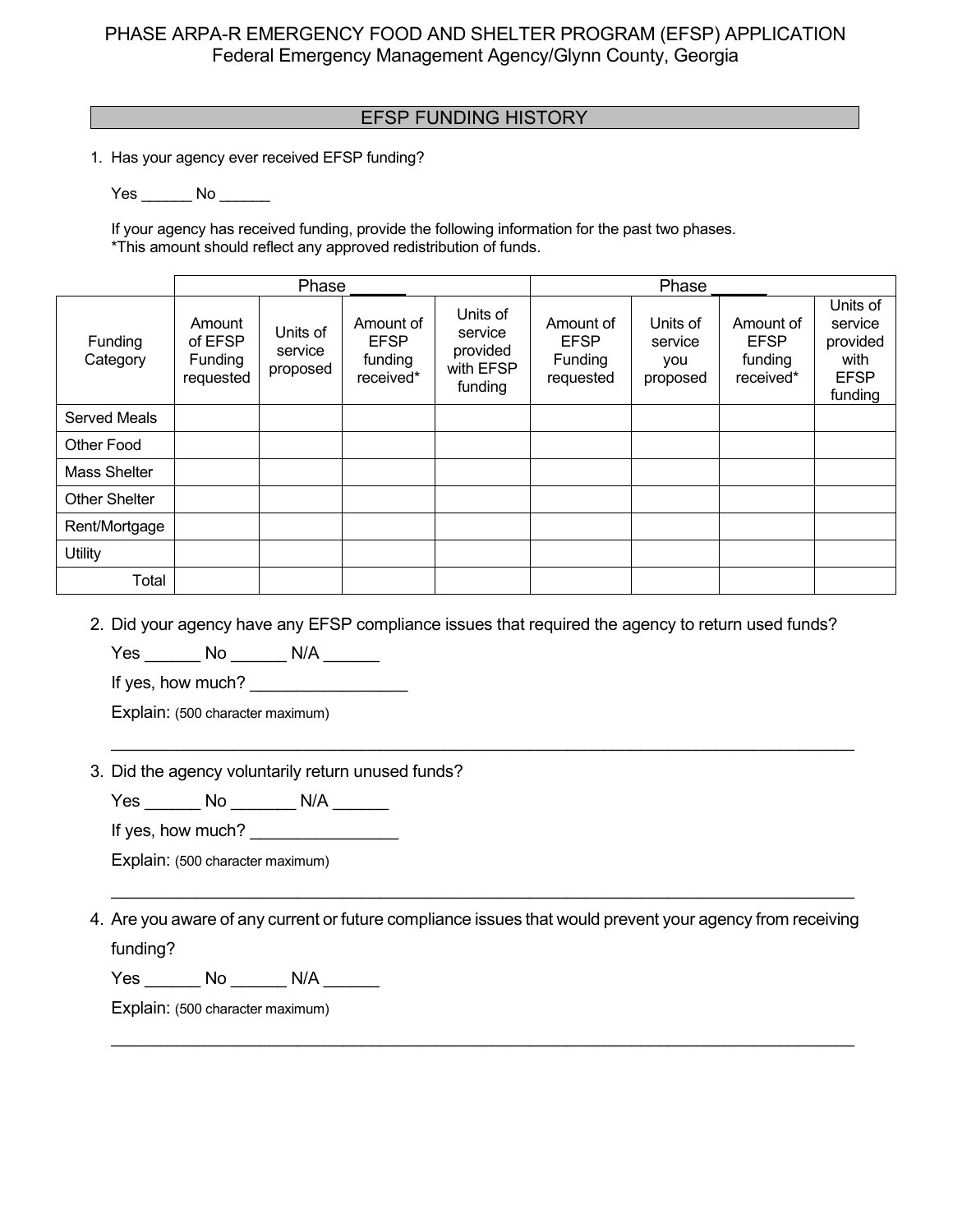### CATEGORY NARRATIVE: SERVED MEALS

#### Program Name:

Provide a summary of the program for which you are requesting funding. You are encouraged to respond to each question thoroughly yet concisely. Read the questions thoroughly and include only narrative that answers the question directly.

- **1. Target Population** (500 character maximum)
	- a. Describe the primary target population served by this program, i.e., demographic data and geographic area served.
	- b. Describe the eligibility requirements for the "served meals" program and how the program ensures that everyone, not just the agency's clients, receive this service. Describe the process and steps clients take to receive services, including when (days and hours of operation, holidays, off hours) and how (appointment and/or walk-ins) clients access the program services supported by EFSP funds.

\_\_\_\_\_\_\_\_\_\_\_\_\_\_\_\_\_\_\_\_\_\_\_\_\_\_\_\_\_\_\_\_\_\_\_\_\_\_\_\_\_\_\_\_\_\_\_\_\_\_\_\_\_\_\_\_\_\_\_\_\_\_\_\_\_\_\_\_\_\_\_\_\_\_\_\_\_\_\_\_\_\_\_\_

- **2. Program** (500 character maximum)
	- a. Provide a description of the program services, in relation to the funding category.
	- b. Describe how the program's staff connect clients with other resources or programs in the community to ensure comprehensive services are provided to clients.

\_\_\_\_\_\_\_\_\_\_\_\_\_\_\_\_\_\_\_\_\_\_\_\_\_\_\_\_\_\_\_\_\_\_\_\_\_\_\_\_\_\_\_\_\_\_\_\_\_\_\_\_\_\_\_\_\_\_\_\_\_\_\_\_\_\_\_\_\_\_\_\_\_\_\_\_\_\_\_\_\_\_\_\_

\_\_\_\_\_\_\_\_\_\_\_\_\_\_\_\_\_\_\_\_\_\_\_\_\_\_\_\_\_\_\_\_\_\_\_\_\_\_\_\_\_\_\_\_\_\_\_\_\_\_\_\_\_\_\_\_\_\_\_\_\_\_\_\_\_\_\_\_\_\_\_\_\_\_\_\_\_\_\_\_\_\_\_\_

- **3. Success and Results** (250 character maximum)
	- a. Describe how the EFSP funds will be used to enhance or expand current services.
- **4. Accounting and Financial Stability** (500 character maximum)
	- a. Describe how the agency will ensure EFSP funds will be used only for the intended purpose. Include a description of the agency's documentation requirements for EFSP funds, internal controls, and staff responsible for financial management.
	- b. Describe how the agency has the fiscal capacity to begin delivering EFSP services through the current program prior to receiving EFSP funding.

*\_\_\_\_\_\_\_\_\_\_\_\_\_\_\_\_\_\_\_\_\_\_\_\_\_\_\_\_\_\_\_\_\_\_\_\_\_\_\_\_\_\_\_\_\_\_\_\_\_\_\_\_\_\_\_\_\_\_\_\_\_\_\_\_\_\_\_\_\_\_\_\_\_\_\_\_\_\_\_\_\_\_\_\_*

#### **5. Budget**

The intent of the Emergency Food and Shelter Program is to supplement and expand current available resources, not substitute, or reimburse ongoing programs and services or to start new programs. Other funding sources must be in place for the program for which you are applying.

Total Program Budget \_\_\_\_\_\_\_\_\_\_\_\_\_\_\_\_\_\_\_\_\_\_\_\_\_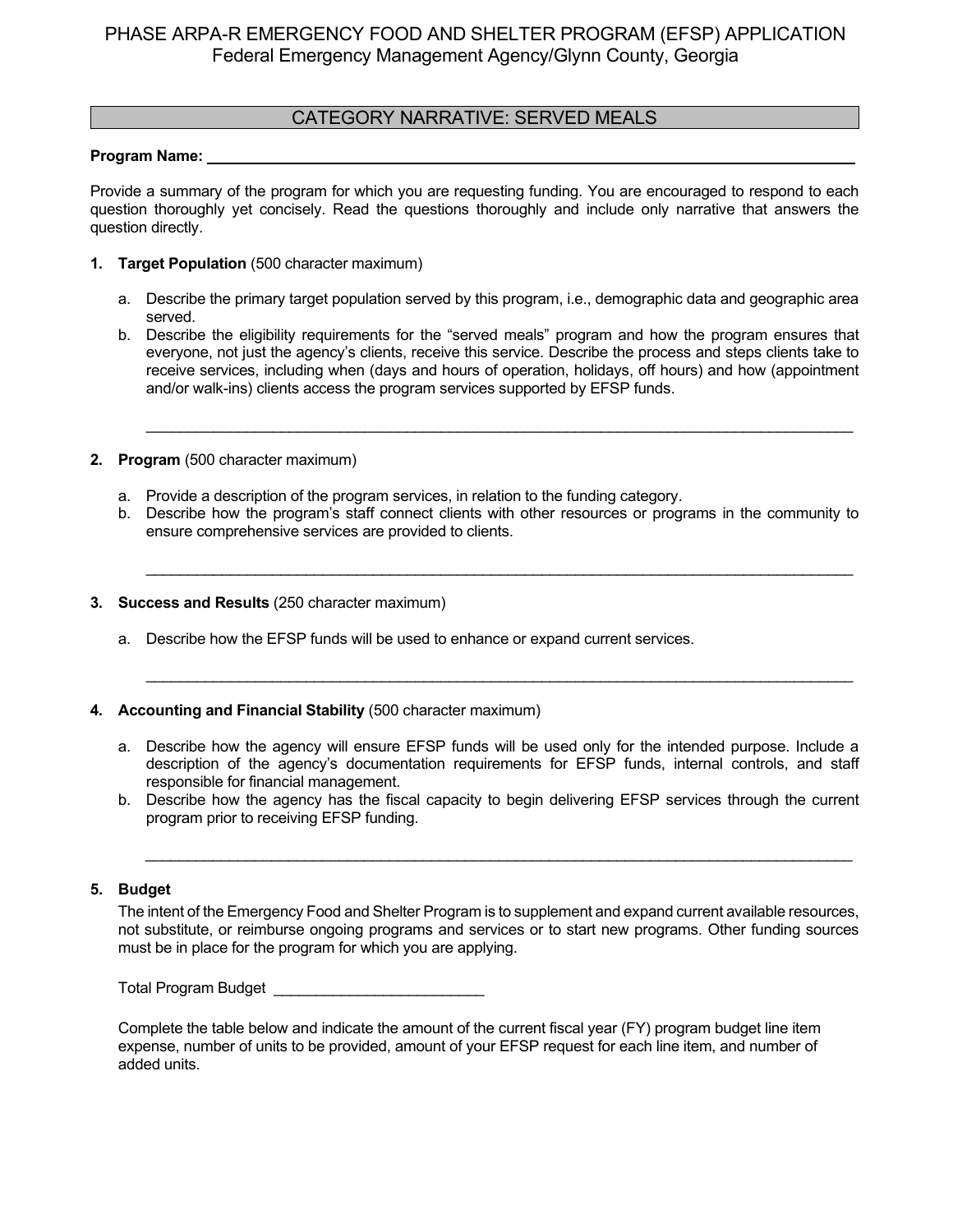|                                          |                                                                                         | <b>Excluding EFSP funding</b> | <b>Funding Request</b>                |                          |  |
|------------------------------------------|-----------------------------------------------------------------------------------------|-------------------------------|---------------------------------------|--------------------------|--|
| Category                                 | <b>Number of Units</b><br><b>Current FY</b><br>to be Provided<br><b>Amount Budgeted</b> |                               | <b>EFSP Funding</b><br><b>Request</b> | Number of Added<br>Units |  |
| Congregate meals (Unit = 1<br>Person)    |                                                                                         |                               |                                       |                          |  |
| Home Delivered Meal (Unit =<br>1 Person) |                                                                                         |                               |                                       |                          |  |

Note: EFSP funding is intended to provide for daily, basic, nutritional meal costs on an ongoing basis. The funding is not intended to be used for a singular event, special events/celebratory events/holiday meals, etc. Also, dessert items (i.e., cookies, snack food, candy, etc.) used as part of a daily meal plan may be purchased in limited amounts. **The daily per served meal allowance is exactly \$3**.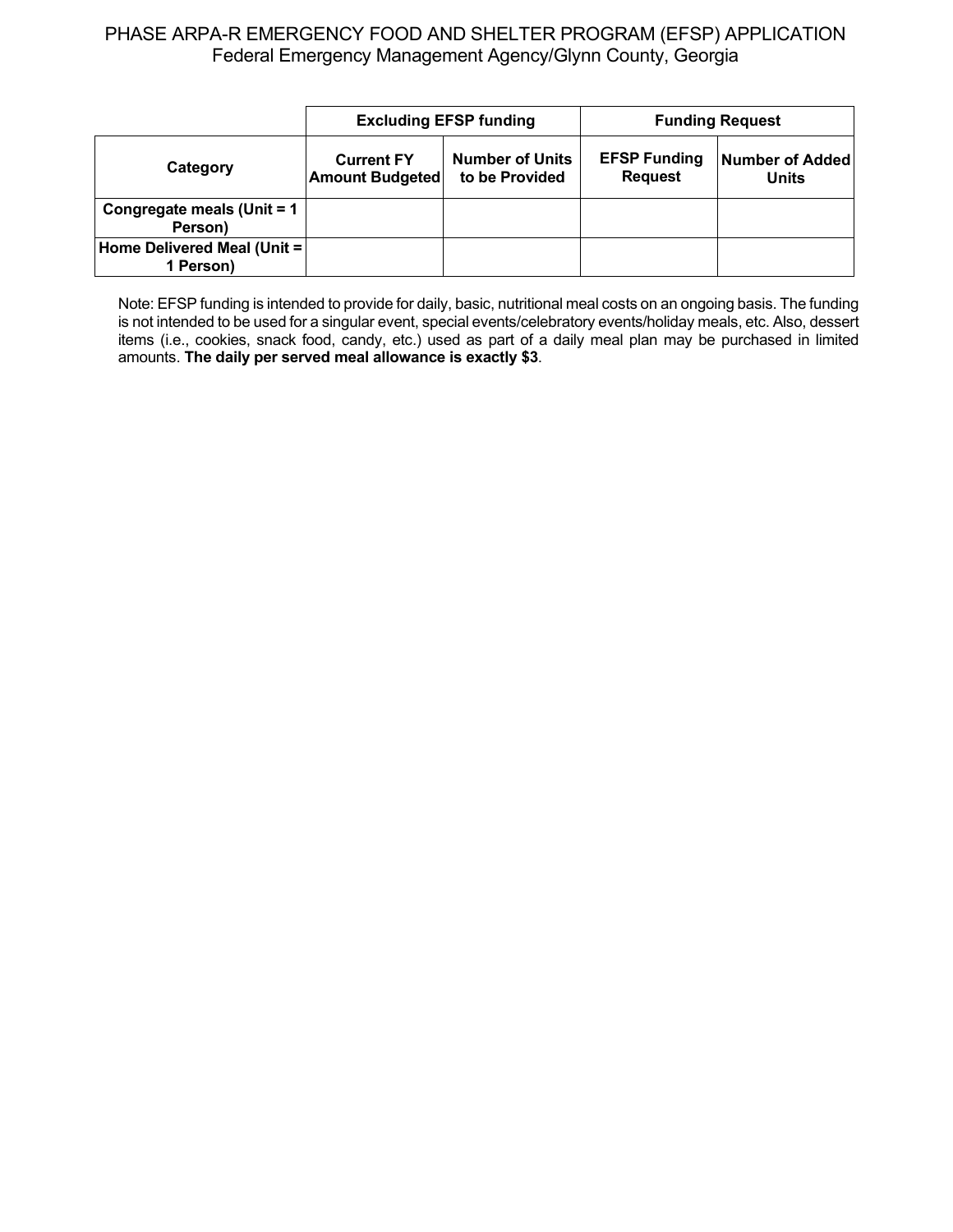### CATEGORY NARRATIVE: OTHER FOOD

#### **Program Name:**

Provide a summary of the program for which you are requesting funding. You are encouraged to respond to each question thoroughly yet concisely. Read the questions thoroughly and include only narrative that answers the question directly.

- **1. Target Population** (500 character maximum)
	- a. Describe the primary target population served by this program, i.e., demographic data and geographic area served.
	- b. Describe the eligibility requirements for the "other food" program and how the program ensures that everyone, not just the agency's clients, receive this service. Describe the process and steps clients take to receive services, including when (days and hours of operation, holidays, off hours) and how (appointment and/or walk-ins) clients access the program services supported by EFSP funds.

\_\_\_\_\_\_\_\_\_\_\_\_\_\_\_\_\_\_\_\_\_\_\_\_\_\_\_\_\_\_\_\_\_\_\_\_\_\_\_\_\_\_\_\_\_\_\_\_\_\_\_\_\_\_\_\_\_\_\_\_\_\_\_\_\_\_\_\_\_\_\_\_\_\_\_\_

- **2. Program** (500 character maximum)
	- a. Provide a description of the program services, in relation to the funding category.
	- b. Indicate if the food pantry is a brick and mortar facility or a mobile food service.
	- c. Indicate whether the agency receives USDA commodities.
	- d. Describe how the program's staff connect clients with other resources or programs in the community to ensure comprehensive services are provided to clients.

\_\_\_\_\_\_\_\_\_\_\_\_\_\_\_\_\_\_\_\_\_\_\_\_\_\_\_\_\_\_\_\_\_\_\_\_\_\_\_\_\_\_\_\_\_\_\_\_\_\_\_\_\_\_\_\_\_\_\_\_\_\_\_\_\_\_\_\_\_\_\_\_\_\_\_\_

\_\_\_\_\_\_\_\_\_\_\_\_\_\_\_\_\_\_\_\_\_\_\_\_\_\_\_\_\_\_\_\_\_\_\_\_\_\_\_\_\_\_\_\_\_\_\_\_\_\_\_\_\_\_\_\_\_\_\_\_\_\_\_\_\_\_\_\_\_\_\_\_\_\_\_\_

- **3. Success and Results** (250 character maximum)
	- a. Describe how the EFSP funds will be used to enhance or expand current services.
- **4. Accounting and Financial Stability** (500 character maximum)
	- a. Describe how the agency will ensure EFSP funds will be used only for the intended purpose. Include a description of the agency's documentation requirements for EFSP funds, internal controls, and staff responsible for financial management.
	- b. Describe how the agency has the fiscal capacity to begin delivering EFSP services through the current program prior to receiving EFSP funding.

\_\_\_\_\_\_\_\_\_\_\_\_\_\_\_\_\_\_\_\_\_\_\_\_\_\_\_\_\_\_\_\_\_\_\_\_\_\_\_\_\_\_\_\_\_\_\_\_\_\_\_\_\_\_\_\_\_\_\_\_\_\_\_\_\_\_\_\_\_\_\_\_\_\_\_\_

### **5. Budget**

The intent of the Emergency Food and Shelter Program is to supplement and expand current available resources and not to substitute or reimburse ongoing programs and services or to start new programs. Other funding sources must be in place for the program for which you are applying.

Total Program Budget **Exercise 20**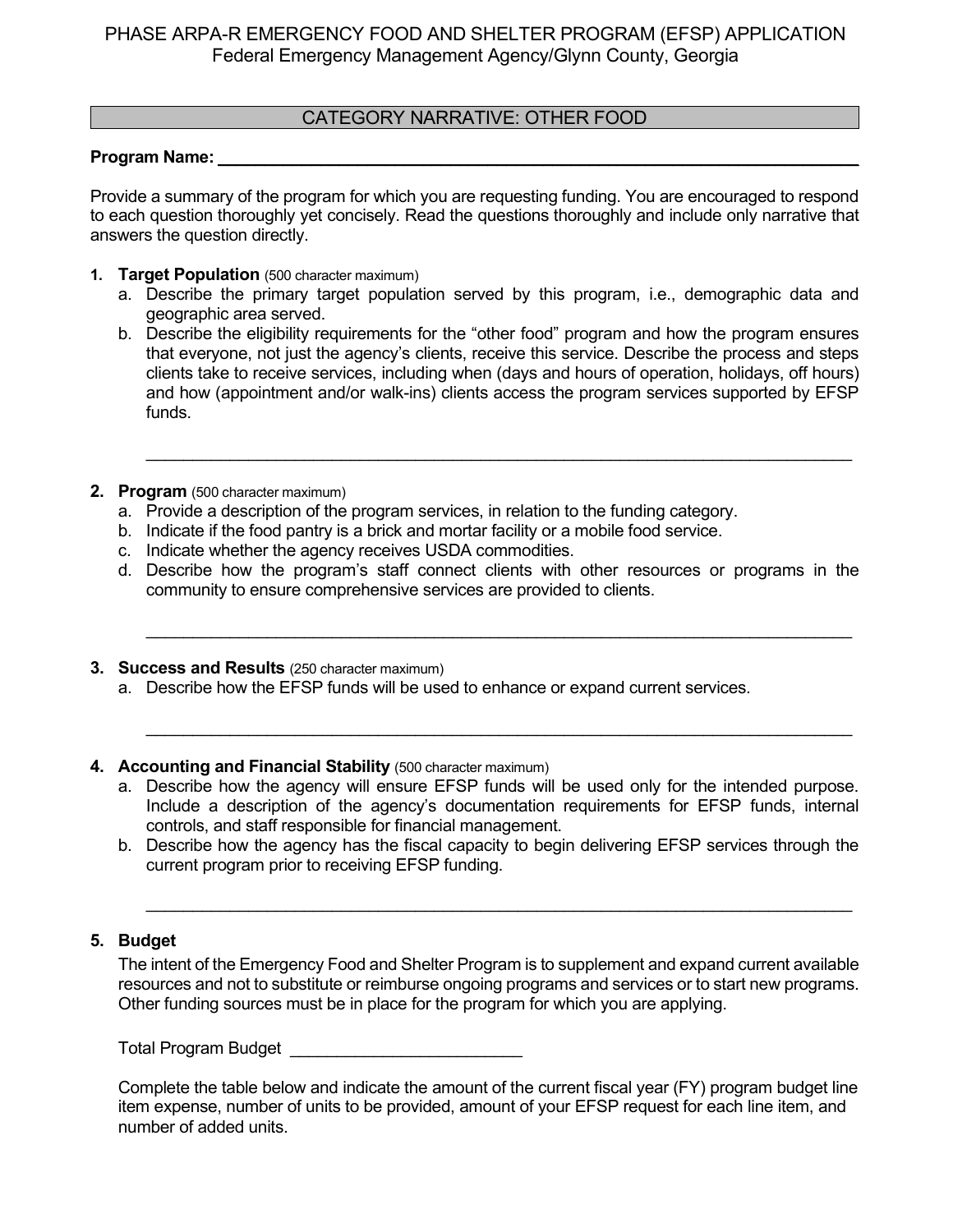|                                                 | <b>Excluding EFSP funding</b>                                                              |  | <b>Phase 38 Request</b>               |                                 |
|-------------------------------------------------|--------------------------------------------------------------------------------------------|--|---------------------------------------|---------------------------------|
| Category                                        | <b>Current FY</b><br><b>Number of Units</b><br>Amount<br>to be Provided<br><b>Budgeted</b> |  | <b>EFSP Funding</b><br><b>Request</b> | Number of Added<br><b>Units</b> |
| <b>Pantry/Bulk Food</b><br>(Unit = Pounds/Bags) |                                                                                            |  |                                       |                                 |
| Gift Cards/Certificates (Unit =<br>Household)   |                                                                                            |  |                                       |                                 |

Note: EFSP funding is intended to provide for basic, nutritional meals on an ongoing basis and not for non-nutritive items. The "other food" category is intended to allow agencies such as food pantries and food banks to pay for the purchase of food items, food vouchers and food gift cards/certificates to assist in the feeding of eligible clients. The funding is not intended to be used for a singular event, special celebratory events, holiday baskets, etc. Also, dessert items (i.e., cookies, snack food, candy, etc.) used as part of a daily meal plan may be purchased in limited amounts.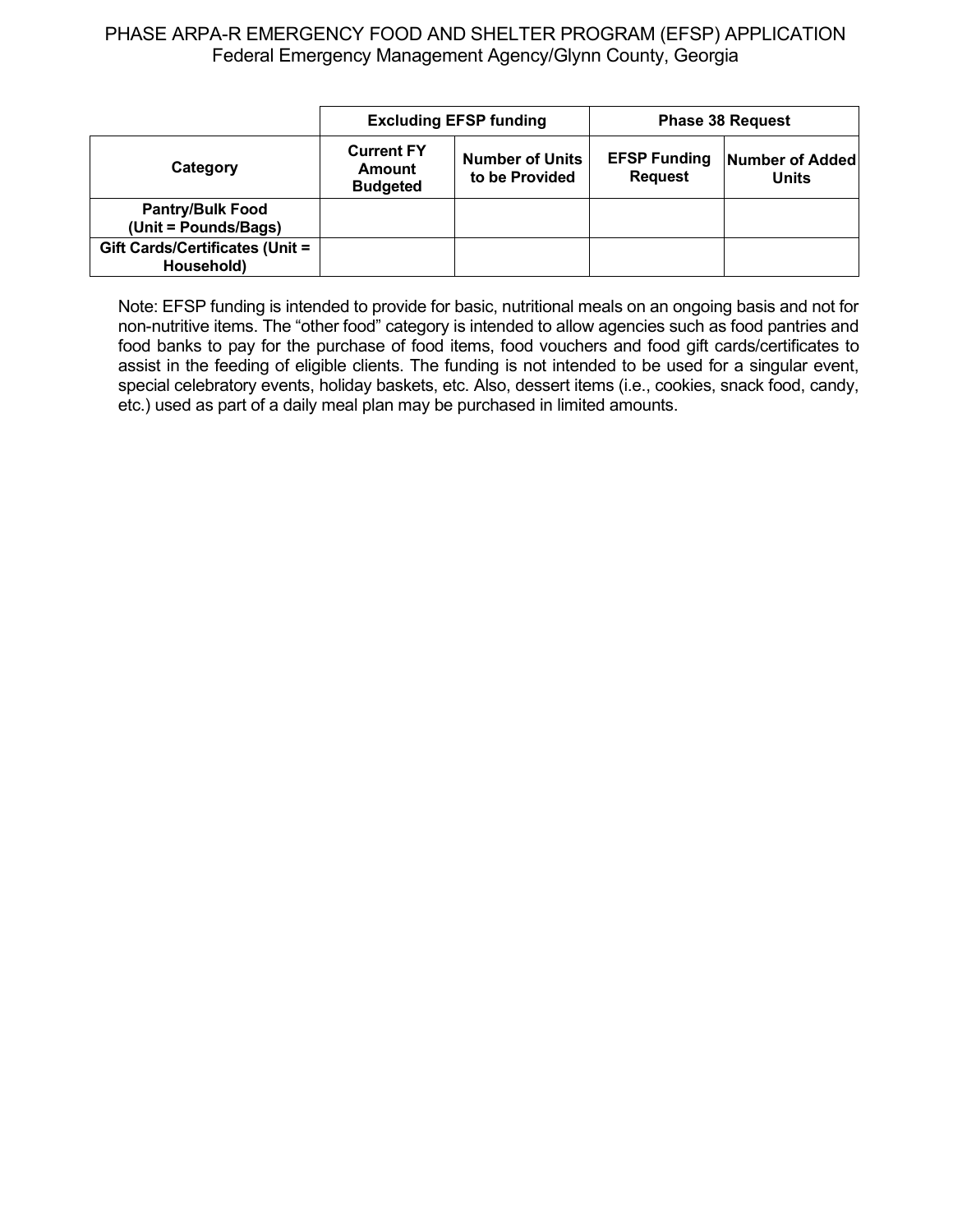### CATEGORY NARRATIVE: MASS SHELTER

### Program Name:

Provide a summary of the program for which you are requesting funding. You are encouraged to respond to each question thoroughly yet concisely. Read the questions thoroughly and include only narrative that answers the question directly.

- **1. Target Population** (500 character maximum)
	- a. Describe the primary target population served by this program, i.e., demographic data and geographic area served.
	- b. Describe the eligibility requirements for the "mass shelter" program and how the program ensures that everyone, not just your clients, receive this service. Describe the process and steps clients take to receive services, including when (days and hours of operation, holidays, off hours) and how (appointment and/or walk-ins) clients access the program services supported by EFSP funds.

\_\_\_\_\_\_\_\_\_\_\_\_\_\_\_\_\_\_\_\_\_\_\_\_\_\_\_\_\_\_\_\_\_\_\_\_\_\_\_\_\_\_\_\_\_\_\_\_\_\_\_\_\_\_\_\_\_\_\_\_\_\_\_\_\_\_\_\_\_\_\_\_\_\_\_\_

- **2. Program** (500 character maximum)
	- a. Provide a description of the program services, in relation to the funding category.
	- b. Provide the program's shelter bed capacity and how many bed nights will be funded by EFSP funds.
	- c. Describe how the program will ensure the safety and quality of the living environment.
	- d. Describe how the program's staff connect clients with other resources or programs in the community to ensure comprehensive services are provided to clients.

\_\_\_\_\_\_\_\_\_\_\_\_\_\_\_\_\_\_\_\_\_\_\_\_\_\_\_\_\_\_\_\_\_\_\_\_\_\_\_\_\_\_\_\_\_\_\_\_\_\_\_\_\_\_\_\_\_\_\_\_\_\_\_\_\_\_\_\_\_\_\_\_\_\_\_\_

\_\_\_\_\_\_\_\_\_\_\_\_\_\_\_\_\_\_\_\_\_\_\_\_\_\_\_\_\_\_\_\_\_\_\_\_\_\_\_\_\_\_\_\_\_\_\_\_\_\_\_\_\_\_\_\_\_\_\_\_\_\_\_\_\_\_\_\_\_\_\_\_\_\_\_\_

- **3. Success and Results** (250 character maximum)
	- a. Describe how the EFSP funds will be used to enhance or expand current services.
- **4. Accounting and Financial Stability** (500 character maximum)
	- a. Describe how the agency will ensure EFSP funds will be used only for the intended purpose. Include a description of the agency's documentation requirements for EFSP funds, internal controls, and staff responsible for financial management.
	- b. Describe how the agency has the fiscal capacity to begin delivering EFSP services through the current program prior to receiving EFSP funding.

\_\_\_\_\_\_\_\_\_\_\_\_\_\_\_\_\_\_\_\_\_\_\_\_\_\_\_\_\_\_\_\_\_\_\_\_\_\_\_\_\_\_\_\_\_\_\_\_\_\_\_\_\_\_\_\_\_\_\_\_\_\_\_\_\_\_\_\_\_\_\_\_\_\_\_\_

### **5. Budget**

The intent of the Emergency Food and Shelter Program is to supplement and expand current available resources and not to substitute or reimburse ongoing programs and services or to start new programs. Other funding sources must be in place for the program for which you are applying.

Total Program Budget **Exercise 20**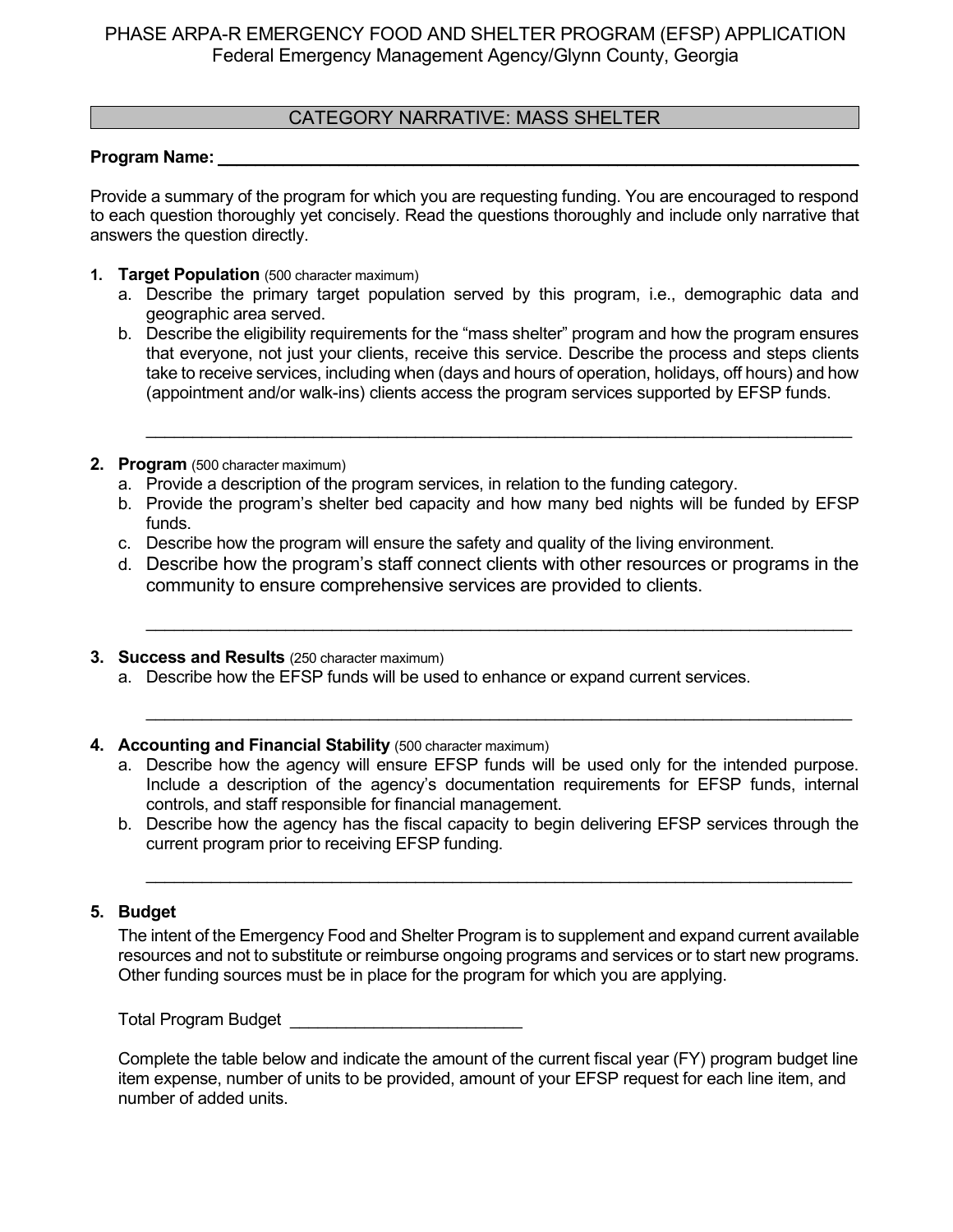|                                         |                                             | <b>Excluding EFSP funding</b>            | <b>Phase 38 Request</b>               |                          |  |
|-----------------------------------------|---------------------------------------------|------------------------------------------|---------------------------------------|--------------------------|--|
| Category                                | <b>Current FY</b><br><b>Amount Budgeted</b> | <b>Number of Units</b><br>to be Provided | <b>EFSP Funding</b><br><b>Request</b> | Number of Added<br>Units |  |
| <b>Mass Shelter</b><br>$(Unit = 1 Bed)$ |                                             |                                          |                                       |                          |  |

Note: EFSP funding is intended to be utilized to supplement the costs of operating a homeless shelter of 5 beds or more and expand services provided and/or the number of clients served. **The per diem allowance per person per night is exactly \$12.50**.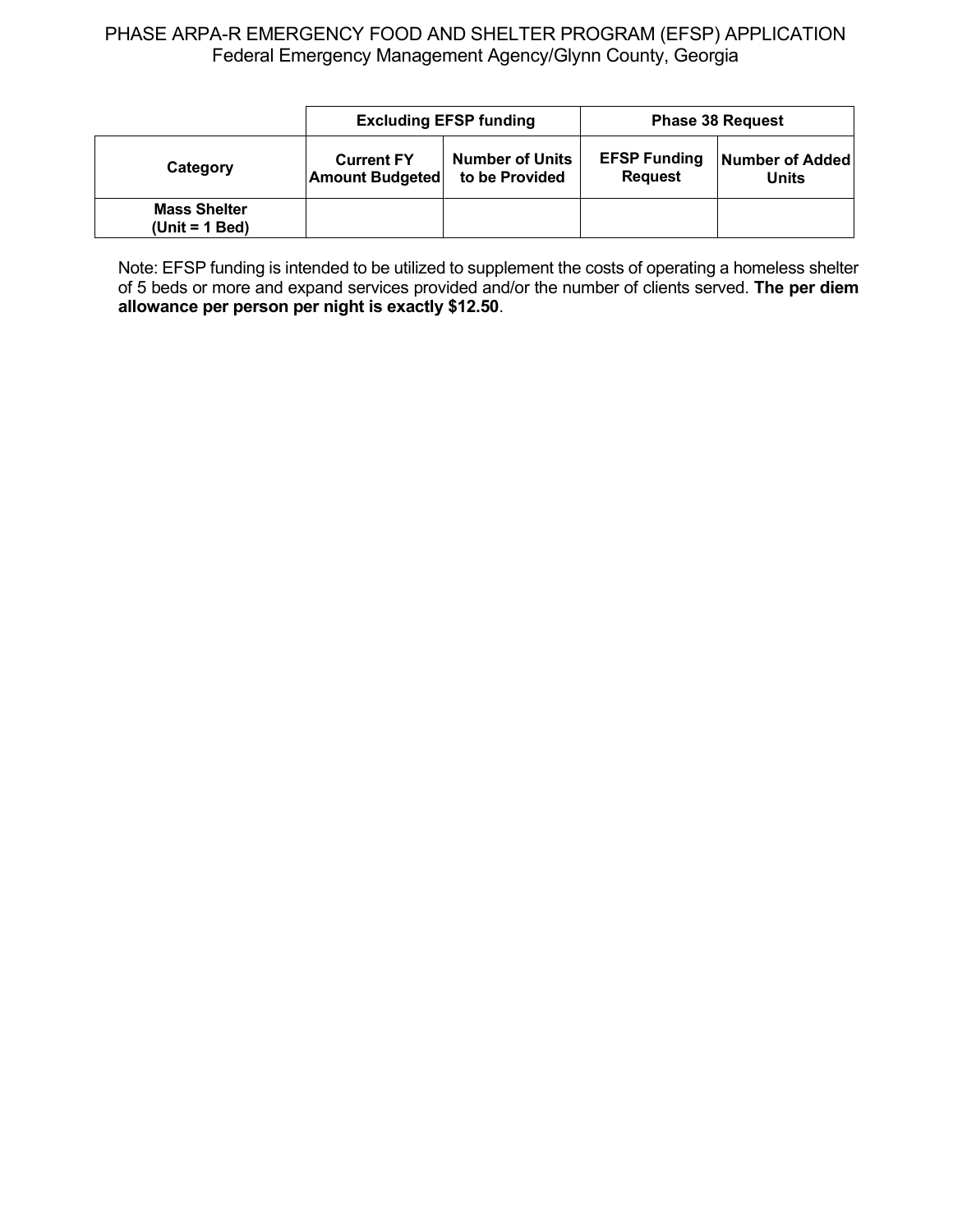### CATEGORY NARRATIVE: OTHER SHELTER

### **Program Name:**

Provide a summary of the program for which you are requesting funding. You are encouraged to respond to each question thoroughly yet concisely. Read the questions thoroughly and include only narrative that answers the question directly.

- **1. Target Population** (500 character maximum)
	- a. Describe the primary target population served by this program, i.e., demographic data and geographic area served.
	- b. Describe the eligibility requirements for the "other shelter" program and how the program ensures that everyone, not just the program's clients, receive this service. Describe the process and steps clients take to receive services, including when (days and hours of operation, holidays, off hours) and how (appointment and/or walk-ins) clients access the program services supported by EFSP funds.

\_\_\_\_\_\_\_\_\_\_\_\_\_\_\_\_\_\_\_\_\_\_\_\_\_\_\_\_\_\_\_\_\_\_\_\_\_\_\_\_\_\_\_\_\_\_\_\_\_\_\_\_\_\_\_\_\_\_\_\_\_\_\_\_\_\_\_\_\_\_\_\_\_\_\_\_

- **2. Program** (500 character maximum)
	- a. Provide a description of the program services, in relation to the funding category.
	- b. What criteria are used in choosing the hotels/motels?
	- c. Describe the program's methods in monitoring the hotels/motels used by the clients.
	- d. Describe how the program's staff connect clients with other resources or programs in the community to ensure comprehensive services are provided to clients.

\_\_\_\_\_\_\_\_\_\_\_\_\_\_\_\_\_\_\_\_\_\_\_\_\_\_\_\_\_\_\_\_\_\_\_\_\_\_\_\_\_\_\_\_\_\_\_\_\_\_\_\_\_\_\_\_\_\_\_\_\_\_\_\_\_\_\_\_\_\_\_\_\_\_\_\_

\_\_\_\_\_\_\_\_\_\_\_\_\_\_\_\_\_\_\_\_\_\_\_\_\_\_\_\_\_\_\_\_\_\_\_\_\_\_\_\_\_\_\_\_\_\_\_\_\_\_\_\_\_\_\_\_\_\_\_\_\_\_\_\_\_\_\_\_\_\_\_\_\_\_\_\_

- **3. Success and Results** (250 character maximum)
	- a. Describe how the EFSP funds will be used to enhance or expand current services.

#### **4. Accounting and Financial Stability** (500 character maximum)

- a. Describe how the agency will ensure EFSP funds will be used only for the intended purpose. Include a description of the agency's documentation requirements for EFSP funds, internal controls, and staff responsible for financial management.
- b. Describe how the agency has the fiscal capacity to begin delivering EFSP services through the current program prior to receiving EFSP funding.

\_\_\_\_\_\_\_\_\_\_\_\_\_\_\_\_\_\_\_\_\_\_\_\_\_\_\_\_\_\_\_\_\_\_\_\_\_\_\_\_\_\_\_\_\_\_\_\_\_\_\_\_\_\_\_\_\_\_\_\_\_\_\_\_\_\_\_\_\_\_\_\_\_\_\_\_

#### **5. Budget**

The intent of the Emergency Food and Shelter Program is to supplement and expand current available resources and not to substitute or reimburse ongoing programs and services or to start new programs. Other funding sources must be in place for the program for which you are applying.

Total Program Budget **Exercise 20**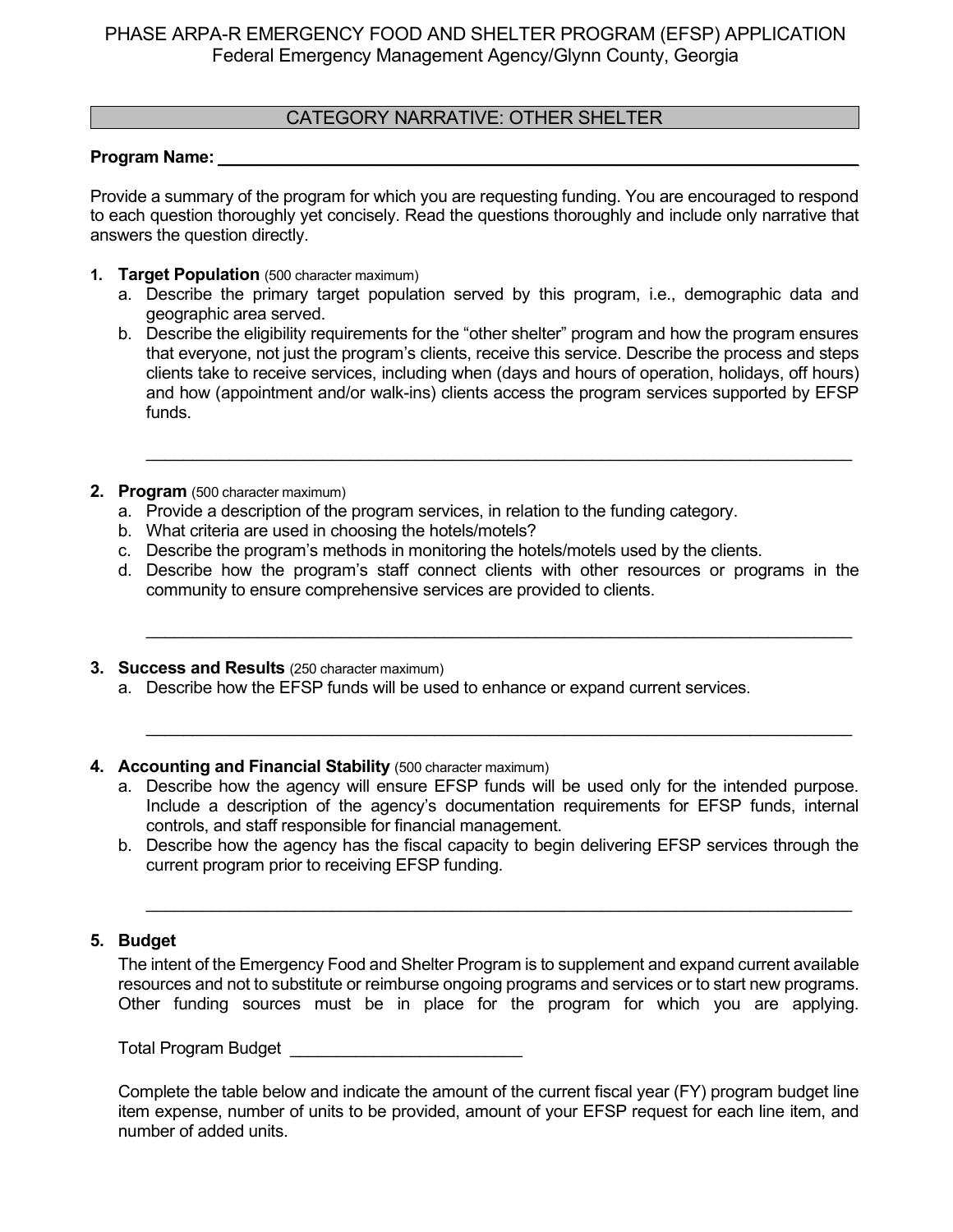|                                          |                                             | <b>Excluding EFSP funding</b>            |                                       | <b>Phase 38 Request</b>  |  |  |
|------------------------------------------|---------------------------------------------|------------------------------------------|---------------------------------------|--------------------------|--|--|
| Category                                 | <b>Current FY</b><br><b>Amount Budgeted</b> | <b>Number of Units</b><br>to be Provided | <b>EFSP Funding</b><br><b>Request</b> | Number of Added<br>Units |  |  |
| <b>Hotel/Motel</b><br>(Unit = Household) |                                             |                                          |                                       |                          |  |  |

Note: EFSP funding is intended to allow agencies to provide off-site emergency lodging (room and tax only) in a hotel/motel or other off-site shelter facility of eligible clients. Agencies may not operate as vendors for themselves or other LROs; self-billing is not eligible with this funding. EFSP funding may now provide up to 90 days of assistance for clients per phase if it is necessary to prevent homelessness.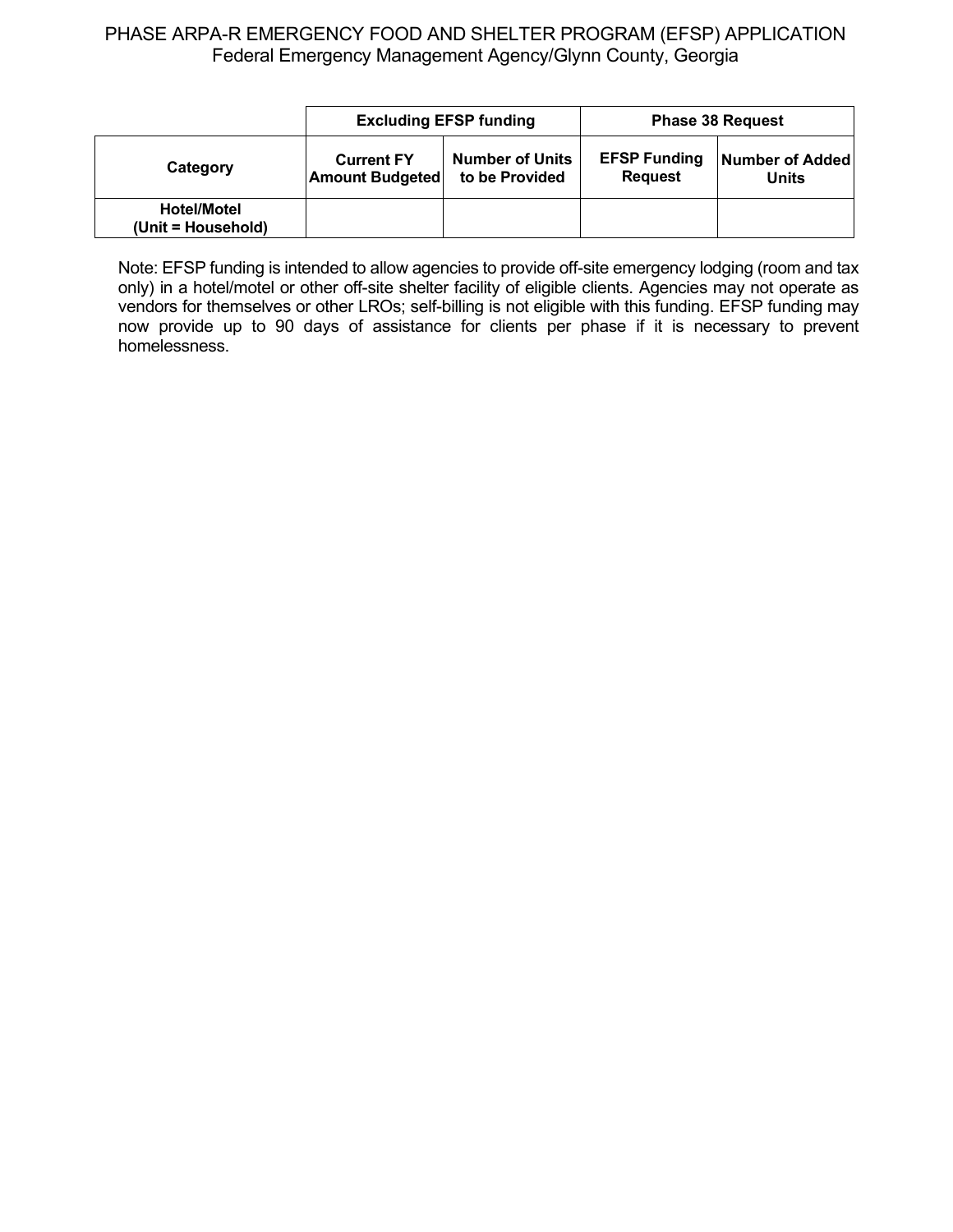### CATEGORY NARRATIVE: RENT/MORTGAGE

#### **Program Name:** \_\_\_\_\_\_\_\_\_\_\_\_\_\_\_\_\_\_\_\_\_\_\_\_\_\_\_\_\_\_\_\_\_\_\_\_\_\_\_\_\_\_\_\_\_\_\_\_\_\_\_\_\_\_\_\_\_\_\_\_\_\_\_\_\_\_\_\_\_

Provide a summary of the program for which you are requesting funding. You are encouraged to respond to each question thoroughly yet concisely. Read the questions thoroughly and include only narrative that answers the question directly.

- **1. Target Population** (500 character maximum)
	- a. Describe the primary target population served by this program, i.e., demographic data and geographic area served.
	- b. Describe the eligibility requirements for the "rent/mortgage" program and how the program ensures that everyone, not just the program's clients, receive this service. Describe the process and steps clients take to receive services, including when (days and hours of operation, holidays, off hours) and how (appointment and/or walk-ins) clients access the program services supported by EFSP funds.

\_\_\_\_\_\_\_\_\_\_\_\_\_\_\_\_\_\_\_\_\_\_\_\_\_\_\_\_\_\_\_\_\_\_\_\_\_\_\_\_\_\_\_\_\_\_\_\_\_\_\_\_\_\_\_\_\_\_\_\_\_\_\_\_\_\_\_\_\_\_\_\_\_\_\_\_

- **2. Program** (500 character maximum)
	- a. Provide a description of the program services, in relation to the funding category.
	- b. Describe how the program's staff connect clients with other resources or programs in the community to ensure comprehensive services are provided to clients.

\_\_\_\_\_\_\_\_\_\_\_\_\_\_\_\_\_\_\_\_\_\_\_\_\_\_\_\_\_\_\_\_\_\_\_\_\_\_\_\_\_\_\_\_\_\_\_\_\_\_\_\_\_\_\_\_\_\_\_\_\_\_\_\_\_\_\_\_\_\_\_\_\_\_\_\_

\_\_\_\_\_\_\_\_\_\_\_\_\_\_\_\_\_\_\_\_\_\_\_\_\_\_\_\_\_\_\_\_\_\_\_\_\_\_\_\_\_\_\_\_\_\_\_\_\_\_\_\_\_\_\_\_\_\_\_\_\_\_\_\_\_\_\_\_\_\_\_\_\_\_\_\_

- **3. Success and Results** (250 character maximum)
	- a. Describe how the EFSP funds will be used to enhance or expand current services.
- **4. Accounting and Financial Stability** (500 character maximum)
	- a. Describe how the agency will ensure EFSP funds will be used only for the intended purpose. Include a description of the agency's documentation requirements for EFSP funds, internal controls, and staff responsible for financial management.
	- b. Describe how the agency has the fiscal capacity to begin delivering EFSP services through the current program prior to receiving EFSP funding.

\_\_\_\_\_\_\_\_\_\_\_\_\_\_\_\_\_\_\_\_\_\_\_\_\_\_\_\_\_\_\_\_\_\_\_\_\_\_\_\_\_\_\_\_\_\_\_\_\_\_\_\_\_\_\_\_\_\_\_\_\_\_\_\_\_\_\_\_\_\_\_\_\_\_\_\_

### **5. Budget**

The intent of the Emergency Food and Shelter Program is to supplement and expand current available resources and not to substitute or reimburse ongoing programs and services or to start new programs. Other funding sources must be in place for the program for which you are applying.

Total Program Budget **Exercise 20**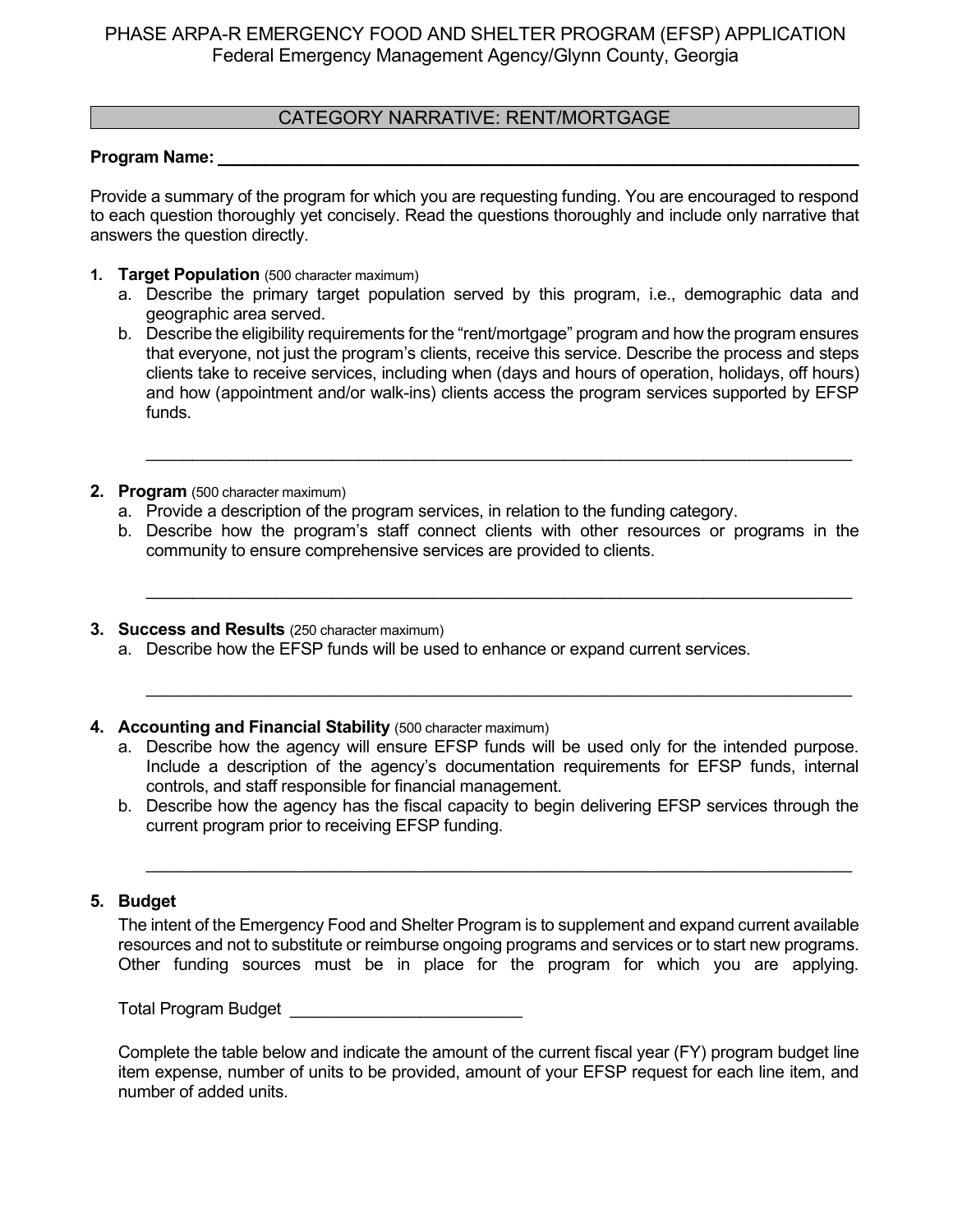|                                            |                                                                          | <b>Excluding EFSP funding</b> | <b>Phase 38 Request</b>               |                                        |  |
|--------------------------------------------|--------------------------------------------------------------------------|-------------------------------|---------------------------------------|----------------------------------------|--|
| Category                                   | Current FY Amount   Number of Units to<br>be Provided<br><b>Budgeted</b> |                               | <b>EFSP Funding</b><br><b>Request</b> | <b>Number of Added</b><br><b>Units</b> |  |
| <b>Rent/Mortgage</b><br>(Unit = Household) |                                                                          |                               |                                       |                                        |  |

Note: EFSP funding is intended to provide rent or mortgage assistance to include (principal and interest only. LROs may now pay up to 90 days (3 months) for clients per phase if it is necessary to maintain housing. Itemized payment details will be required. These funds may NOT be used for Deposit Fees, Late Fees, or Condo Fees.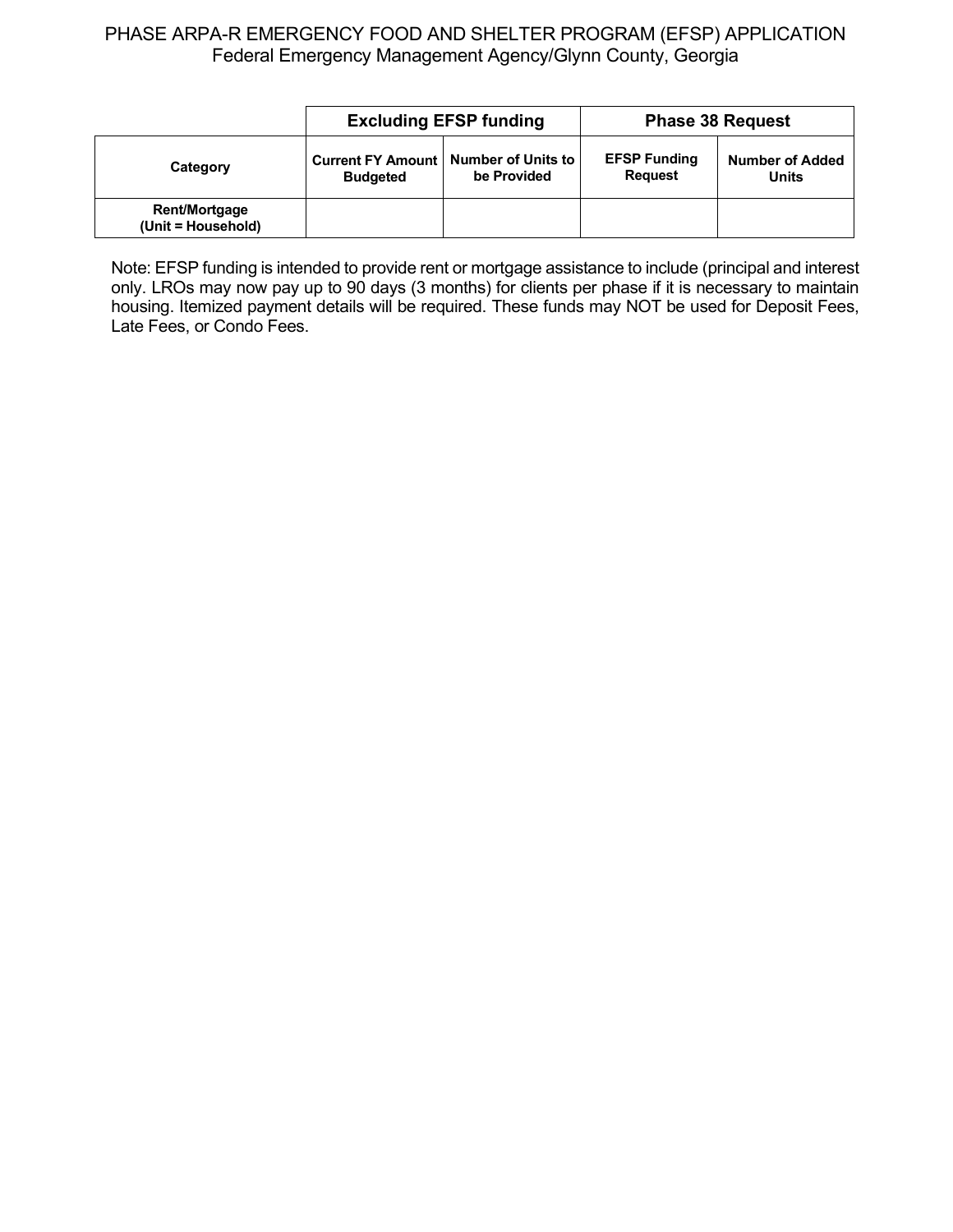### CATEGORY NARRATIVE: UTILITY

#### **Program Name:** \_\_\_\_\_\_\_\_\_\_\_\_\_\_\_\_\_\_\_\_\_\_\_\_\_\_\_\_\_\_\_\_\_\_\_\_\_\_\_\_\_\_\_\_\_\_\_\_\_\_\_\_\_\_\_\_\_\_\_\_\_\_\_\_\_\_\_\_\_

Provide a summary of the program for which you are requesting funding. You are encouraged to respond to each question thoroughly yet concisely. Read the questions thoroughly and include only narrative that answers the question directly.

- **1. Target Population** (500 character maximum)
	- a. Describe the primary target population served by this program, i.e., demographic data and geographic area served.
	- b. Describe the eligibility requirements for the "Utility" program and how the program ensures that everyone, not just the program's clients, receive this service. Describe the process and steps clients take to receive services, including when (days and hours of operation, holidays, off hours) and how (appointment and/or walk-ins) clients access the program services supported by EFSP funds.

\_\_\_\_\_\_\_\_\_\_\_\_\_\_\_\_\_\_\_\_\_\_\_\_\_\_\_\_\_\_\_\_\_\_\_\_\_\_\_\_\_\_\_\_\_\_\_\_\_\_\_\_\_\_\_\_\_\_\_\_\_\_\_\_\_\_\_\_\_\_\_\_\_\_\_\_

- **2. Program** (500 character maximum)
	- a. Provide a description of the program services, in relation to the funding category.
	- b. Describe how the program's staff connect clients with other resources or programs in the community to ensure comprehensive services are provided to clients.

\_\_\_\_\_\_\_\_\_\_\_\_\_\_\_\_\_\_\_\_\_\_\_\_\_\_\_\_\_\_\_\_\_\_\_\_\_\_\_\_\_\_\_\_\_\_\_\_\_\_\_\_\_\_\_\_\_\_\_\_\_\_\_\_\_\_\_\_\_\_\_\_\_\_\_\_

\_\_\_\_\_\_\_\_\_\_\_\_\_\_\_\_\_\_\_\_\_\_\_\_\_\_\_\_\_\_\_\_\_\_\_\_\_\_\_\_\_\_\_\_\_\_\_\_\_\_\_\_\_\_\_\_\_\_\_\_\_\_\_\_\_\_\_\_\_\_\_\_\_\_\_\_

- **3. Success and Results** (250 character maximum)
	- a. Describe how the EFSP funds will be used to enhance or expand current services.
- **4. Accounting and Financial Stability** (500 character maximum)
	- a. Describe how the agency will ensure EFSP funds will be used only for the intended purpose. Include a description of the agency's documentation requirements for EFSP funds, internal controls, and staff responsible for financial management.
	- b. Describe how the agency has the fiscal capacity to begin delivering EFSP services through the current program prior to receiving EFSP funding.

\_\_\_\_\_\_\_\_\_\_\_\_\_\_\_\_\_\_\_\_\_\_\_\_\_\_\_\_\_\_\_\_\_\_\_\_\_\_\_\_\_\_\_\_\_\_\_\_\_\_\_\_\_\_\_\_\_\_\_\_\_\_\_\_\_\_\_\_\_\_\_\_\_\_\_\_

### **5. Budget**

The intent of the Emergency Food and Shelter Program is to supplement and expand current available resources and not to substitute or reimburse ongoing programs and services or to start new programs. Other funding sources must be in place for the program for which you are applying.

Total Program Budget **Exercise 20**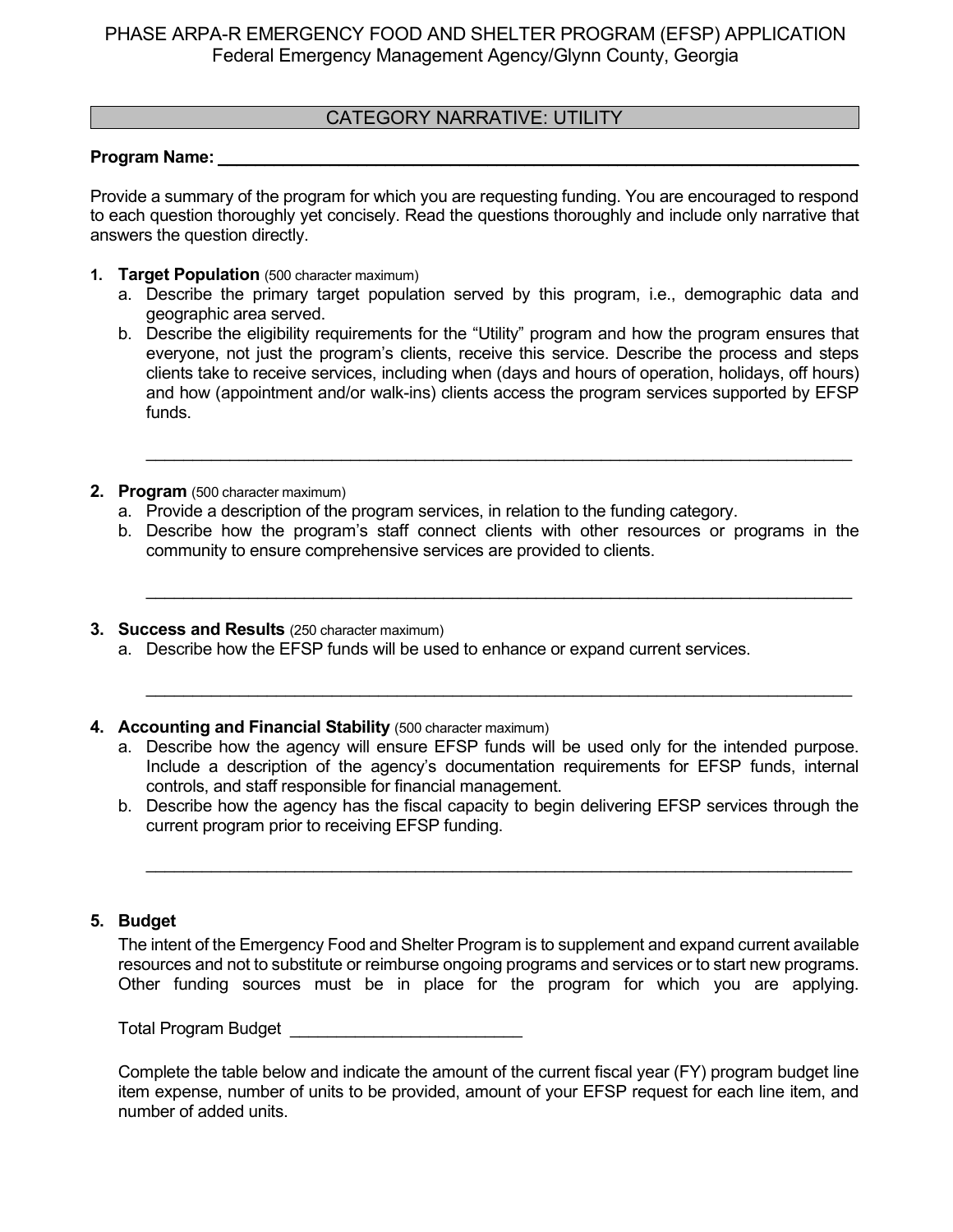|                                          | <b>Excluding EFSP funding</b>               |                                          |                                       | <b>Phase 38 Request</b>                |
|------------------------------------------|---------------------------------------------|------------------------------------------|---------------------------------------|----------------------------------------|
| Category                                 | <b>Current FY Amount</b><br><b>Budgeted</b> | <b>Number of Units to</b><br>be Provided | <b>EFSP Funding</b><br><b>Request</b> | <b>Number of Added</b><br><b>Units</b> |
| Gas<br>(Unit = Household)                |                                             |                                          |                                       |                                        |
| <b>Electricity</b><br>(Unit = Household) |                                             |                                          |                                       |                                        |
| Water<br>(Unit = Household)              |                                             |                                          |                                       |                                        |

Note: EFSP funding is intended to provide utility assistance for gas, electricity, water, and sewer. LROs may now pay up to 90 days (3 months) for clients per phase if it is necessary to prevent disconnection of services. The monthly information must be verified with the utility company. Payment must be in arrears or due within 10 calendar days and must guarantee an additional 30 days of service. These funds may NOT be used for Late Fees or Deposit Fees.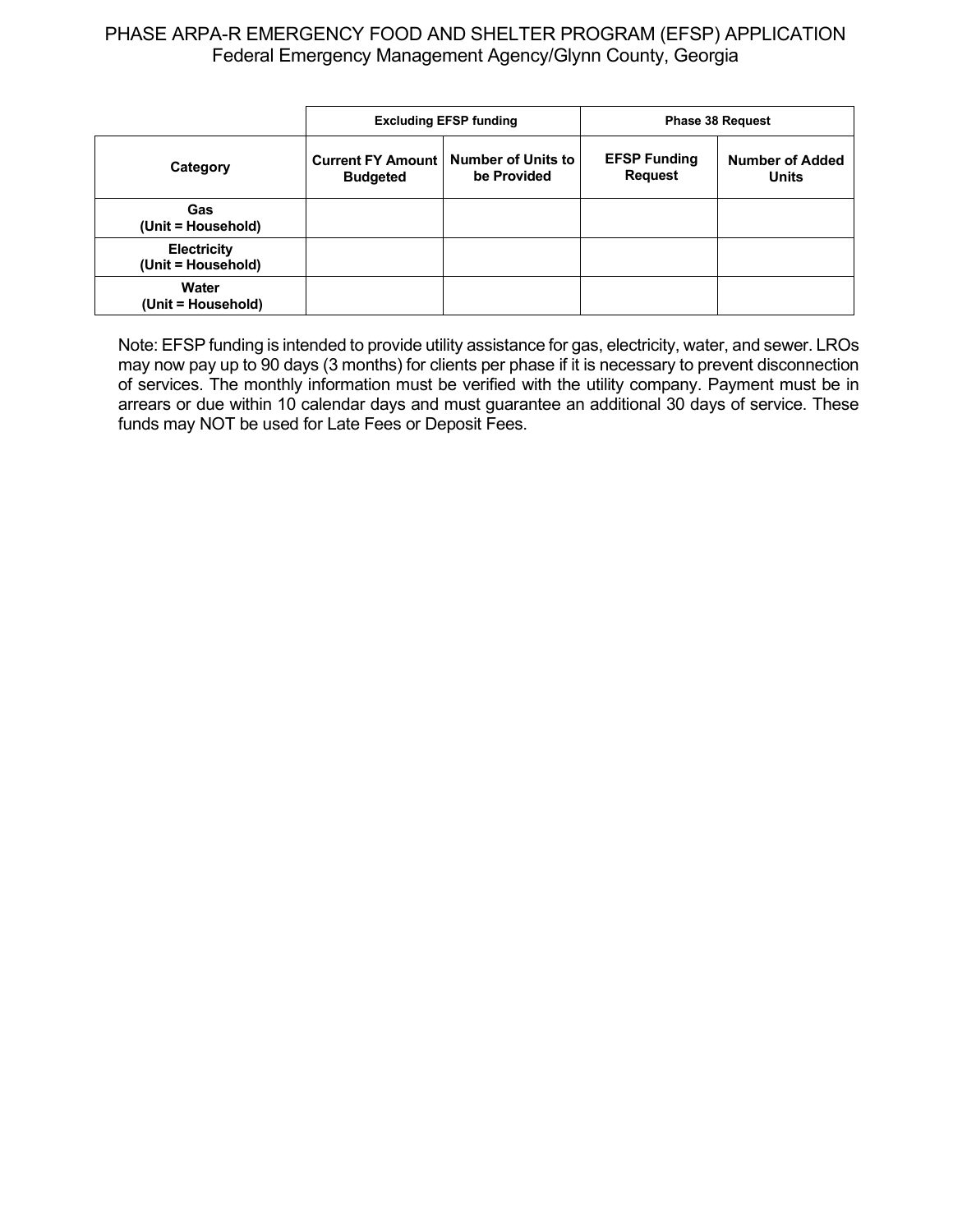### APPLICATION REQUIREMENT CHECKLIST

Submit the following documents as part of the application packet and collate in the order below. Failure to include all the documents will eliminate the application from funding consideration.

|              | <b>Completed and Signed Application</b><br>(Complete and submit the following section(s): Agency Contact Information, Request for Funding, Agency<br>Information, EFSP Funding History, and any category narrative for which you are requesting funding)                                                                                                                                                                                                                  |
|--------------|---------------------------------------------------------------------------------------------------------------------------------------------------------------------------------------------------------------------------------------------------------------------------------------------------------------------------------------------------------------------------------------------------------------------------------------------------------------------------|
|              | <b>Current &amp; Complete List of Organization's Board of Directors</b><br>(This list should include their terms of office and their organizational and community affiliations)                                                                                                                                                                                                                                                                                           |
|              | <b>Agency and Program Budgets</b><br>(Attach a copy of the agency's current operating budget and current program budget including revenue and expenses.)                                                                                                                                                                                                                                                                                                                  |
|              | <b>Local Recipient Organization Certification Form</b><br>(Completed and signed)                                                                                                                                                                                                                                                                                                                                                                                          |
| $\mathbf{L}$ | Fiscal Agent/Fiscal Conduit Agency Relationship Certification Form<br>(This form only needs to be submitted if your agency is using a fiscal agent and/or conduit)                                                                                                                                                                                                                                                                                                        |
| $\mathbf{L}$ | <b>Agency Audit and Management Letter</b><br>(LROs must have their records audited by an independent certified public accountant if receiving \$100,000 or more in<br>EFSP funds, for the immediate past fiscal year. For LROs receiving \$50,000 - \$99,999 in EFSP funding, the National<br>Board requires an annual accountant's review) (If the agency is not required to conduct a financial audit annually,<br>please attach the agency's most recent IRS Form 990) |
|              | <b>Completed and Signed Local Recipient Organization Certification Form</b>                                                                                                                                                                                                                                                                                                                                                                                               |

To the best of my knowledge and belief, the information in this proposal is true and correct and the governing body of the applicant has duly authorized the enclosed documents. I understand that incomplete applications or applications submitted after the deadline will not be accepted or reviewed. By signing below, the undersigned acknowledges having read and understood the program guidelines and will be able to fully comply with the provisions of these guidelines as well as all additional applicable federal, state, and local requirements, including procurement and financial management. If awarded, my organization will attend the mandatory orientation and submit reports to the Local Board by their due dates. If awarded, my organization will work with the Local Board to quickly clear up any problems related to compliance exception(s) at the end of the program. Failure of an LRO to comply with the National Board's reporting requirements will result in funds being withheld. The Local Board or National Board may reclaim and reallocate the funds being withheld if my organization does not comply in a timely manner to compliance issues.

#### Authorized Signature:

Title: **The Community of the Community of the Community of the Community of the Community of the Community of the Community of the Community of the Community of the Community of the Community of the Community of the Commun** 

Date: when the contract of the contract of the contract of the contract of the contract of the contract of the contract of the contract of the contract of the contract of the contract of the contract of the contract of the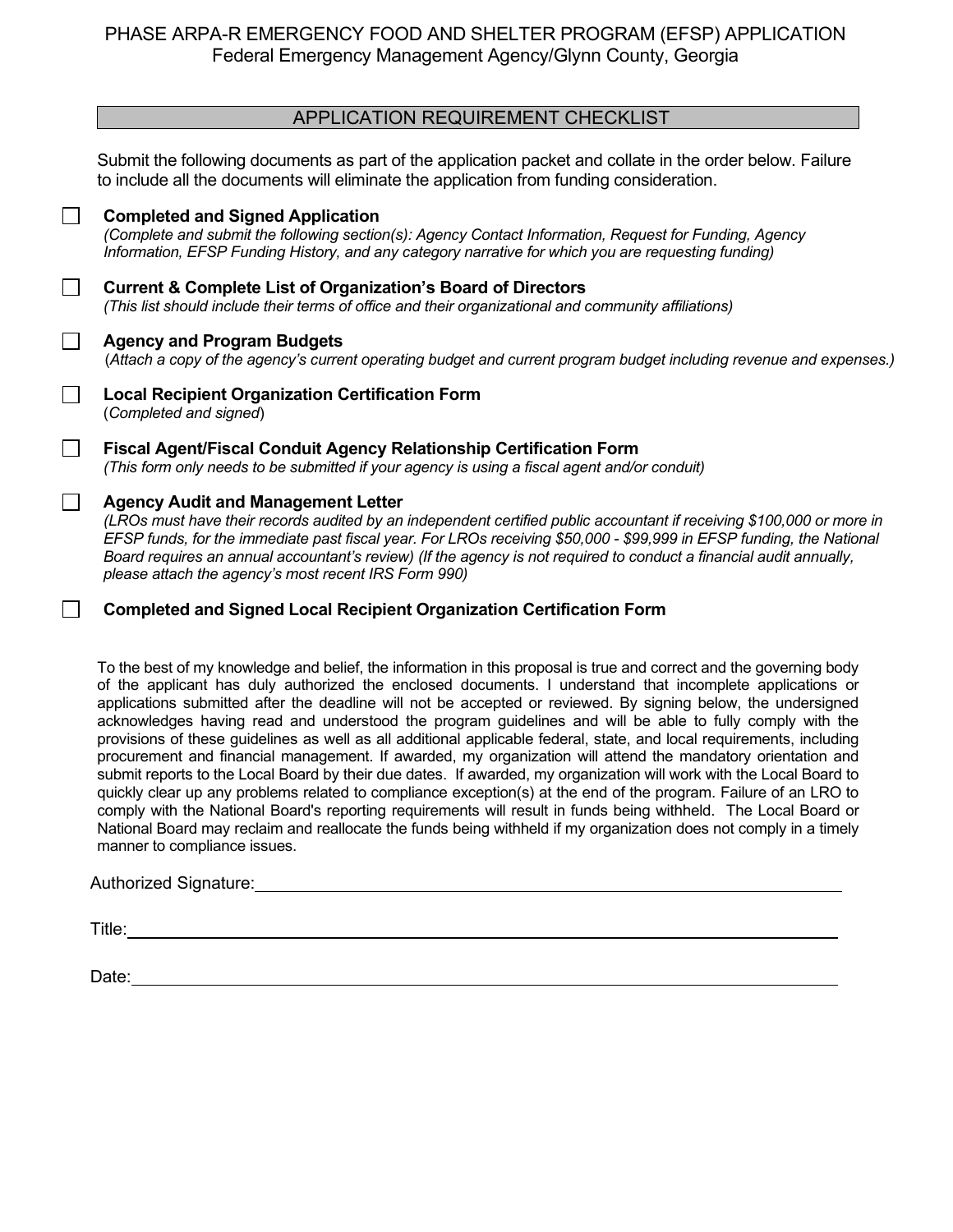### Local Recipient Organization Certification Form

If you are selected as an LRO to receive EFSP funds, you must certify that your public or private organization:

- Has the capability to provide emergency food and/or shelter services,
- Will use funds to supplement/extend existing resources and not to substitute or reimburse ongoing programs and services,
- Is nonprofit or an agency of government,
- Will not use EFSP funds as a cost-match for other Federal funds or programs,
- Has an accounting system, and will pay all vendors by an approved method of payment,
- Understands that cash payments (including petty cash) are not eligible under EFSP,
- Has not received an adverse or no opinion audit,
- Is not debarred or suspended from receiving Federal funds,
- Has or will secure a Federal Employer Identification Number (FEIN) to EFSP,
- Has or will secure a Data Universal Number System (DUNS) number issued by Dun & Bradstreet (D&B) and required associated information to EFSP,
- Practices non-discrimination (agencies with a religious affiliation, will not refuse service to an applicant based on religion, nor engage in religious proselytizing or religious counseling in any program receiving Federal funds),
- Will not charge a fee to clients for EFSP funded services,
- Has a voluntary board if your organization is private, not-for-profit,
- Will provide all required reports to the Local Board in a timely manner; (i.e., Second Payment/Interim Request and Final Reports),
- Return any unused funds or funds as requested by EFSP to the National Board at the end of the spending period (\$5.00 or more)
- Will expend monies only on eligible costs and keep complete documentation (copies of canceled LRO checks -- front and back, other proof of payment, invoices, receipts, etc.) on all expenditures for a minimum of three years after the end-of-program date, and for compliance issues until all issues are resolved. Expenditure Documentation includes copies of canceled LRO checks (front and back) other proof of payment, invoices, receipts, etc.
- Will spend all funds and close-out the program by my jurisdiction's selected end-ofprogram date and return any unused funds (\$5.00 or more) to the National Board,
- Will provide complete, accurate documentation of expenses to the Local Board, if requested, following my jurisdiction's selected end-of-program date,